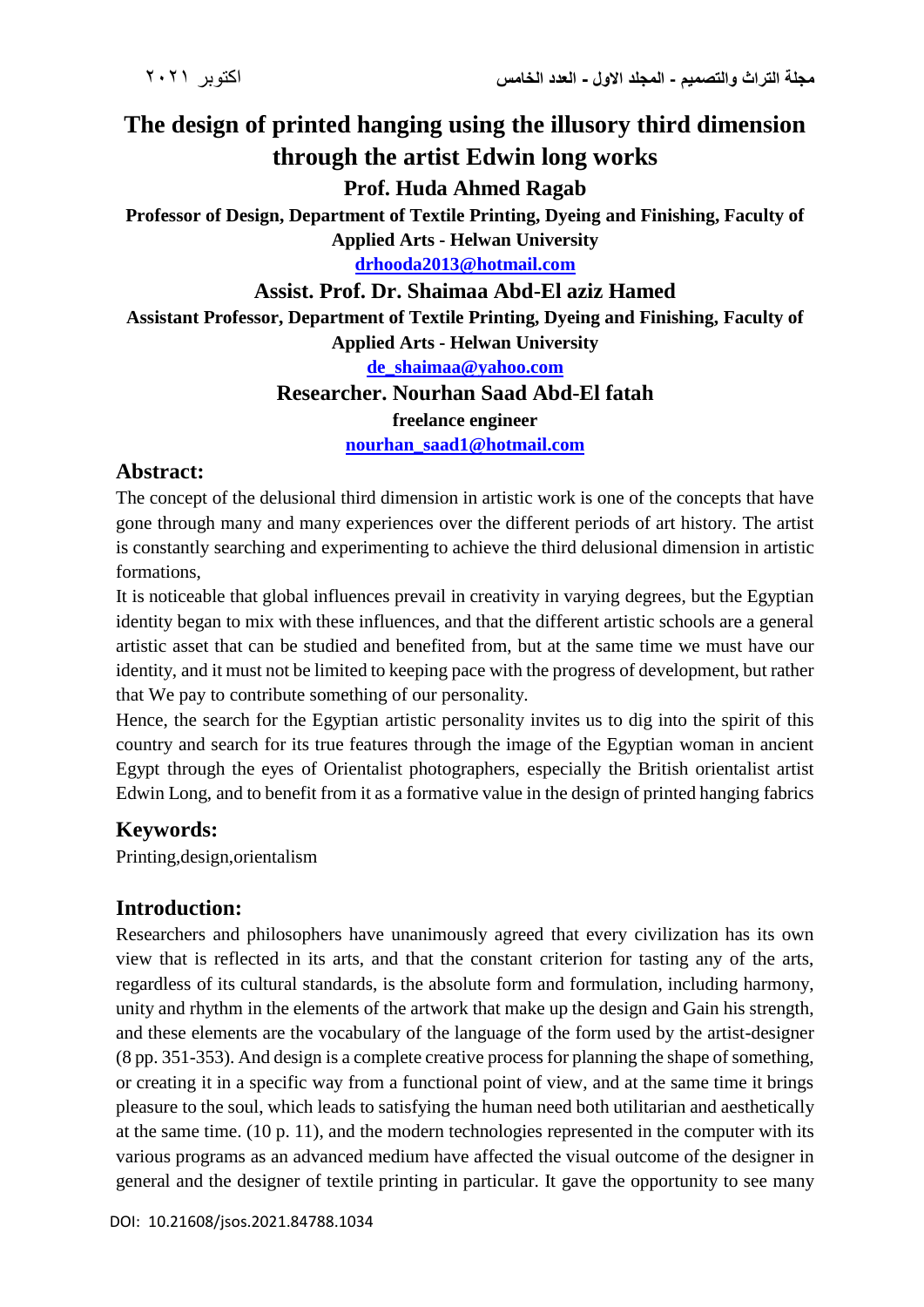design ideas with the possibility of changing and modifying quickly and easily in the form, color and texture, which requires the traditional methods of effort and time to see and make it happen.

 The concept of the delusional third dimension in artistic work is one of the concepts that have gone through many and many experiences over the different periods of art history. And delusional depth and visual connotations of form and ground (9 p. 29). Although the various fields of art that depend on two-dimensional surfaces such as drawing, photography and printing, this concept was used through some performative techniques that achieve the spatial depth of the artwork. Therefore, the study will present the most important methods used in achieving the illusory third dimension, such as: Silhouette gradients, linear perspective, color perspective, transparency, partial masking, overlay, zoom in and out, through some specialized computer programs that can be used in design elements to create designs suitable for printing on hanging fabrics.

It is noticeable that global influences dominate creativity in varying degrees, but the Egyptian identity has begun to mix with these influences, and that the different artistic schools are a general artistic asset that can be studied and benefited from, but at the same time we must have our identity, and it must not be limited to keeping pace with the progress of development, but rather that We pay to contribute something of our personality to it.

Hence, the search for the Egyptian artistic personality invites us to explore the spirit of this country and search for its true features through the image of the Egyptian woman in ancient Egypt through the eyes of Orientalist photographers, especially the British orientalist artist "Edwin Long", and to benefit from it as a formative value in the design of printed hanging fabrics.

# **Research Problem:**

The research problem is summed up in answering the following question:

How to present the true image of the Egyptian woman in the ancient Egyptian era, which was depicted in the works of the English orientalist "Edwin Long" through the application of computer programs in the designs of printing pendants of the illusory third dimension?

# **Research Importance:**

The importance of the research lies in:

Presenting a vision to strengthen the field of textile printing with contemporary and innovative designs using the illusory third dimension that illustrates the aesthetic and expressive content in the works of the Orientalist artist "Edwin Long", which dealt with Egyptian women in the ancient Egyptian era as a target for artwork.

#### **Research Aims:**

#### **The research aims to:**

- Reaching contemporary and innovative design solutions using the illusory third dimension, with an Egyptian identity for hanging fabrics inspired by the aesthetic values of the image of Egyptian women in the ancient Egyptian era through the works of the English orientalist "Edwin Long", after the technical analytical study of it.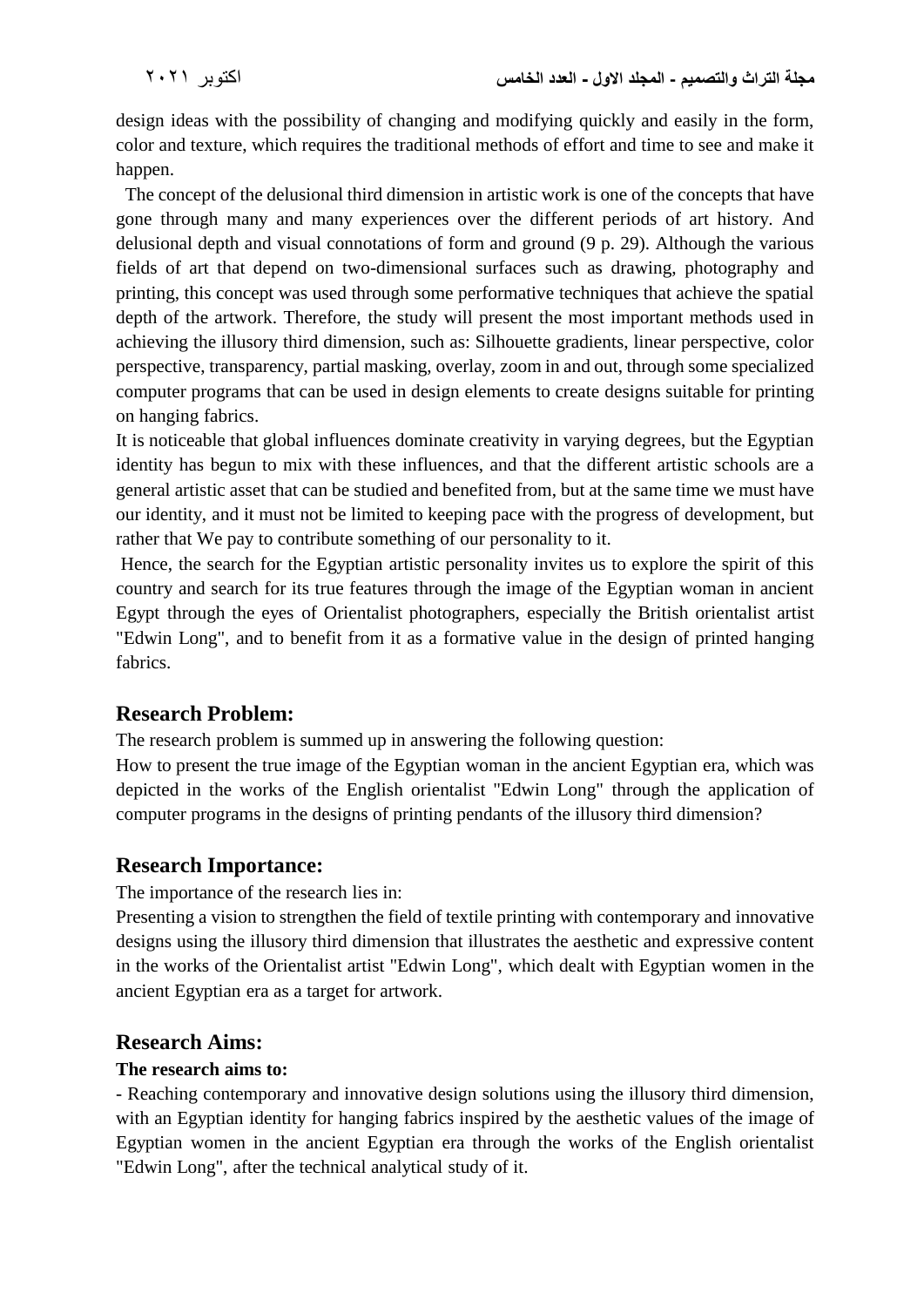- Expressing the illusory third dimension by using some computer programs to create a contemporary typographic design for hanging fabrics.

# **Research hypotheses:**

### **The Search Assumes:**

1- Clarifying the image of the Egyptian woman in the ancient Egyptian era through the works of an orientalist artist illustrates the importance and status of women.

2- The use of computer programs to express the third delusional dimension in obtaining a typographical commentator inspired by the works of the English orientalist "Edwin Long" is a new addition to the art of textile printing.

# **Search Limits :**

• Objective limits:

- Painting works by the Orientalist "Edwin Long" about Egyptian women in the ancient Egyptian era.

- Typographic commentator using modern computer programs.
- Spatial boundaries: Arab Republic of Egypt
- Time limits: includes the time period from 1829 AD 1891 AD

# **Research Methodology:**

1- The analytical descriptive approach: through a descriptive and analytical study of some of the figurative works of the English orientalist artist "Edwin Long" that dealt with Egyptian women in the ancient Egyptian era.

2- Experimental approach: in the use of some computer programs in making designs of the imaginary third dimension of printed hanging fabrics.

# **Search terms:**

Orientalism: It is the science of the East, and it is that intellectual current that was represented in the various studies on the Islamic East, which included its civilization, religions, literature, languages, and culture.

- The third delusional dimension: it is the realization of shapes of estimated size that arise through perspective and the use of shadow and light in building these shapes and the realization of proximity and distance by zooming in and out, as well as achieving the spatial dimensions between shapes through different overlay images (9 p. 32).

- Hanging print: It is a piece of textile printed, flexible in a space that allows it to drop to be hung on the walls, clarifying the content and following a specific artistic direction with exquisite and innovative artistic design treatments, to perform its architectural function, but inside the building in a way that enriches the interior design (15 p. 9)

# **Results:**

1- The study proved that the image of the Egyptian woman in the works of the artist Edwin Long was associated with the mental and intellectual aspects in the artist's imagination that portrayed the woman in the ancient Egyptian era as close as the queen that he saw in the various scenes on the artifacts in the Egyptian Museum in Cairo.